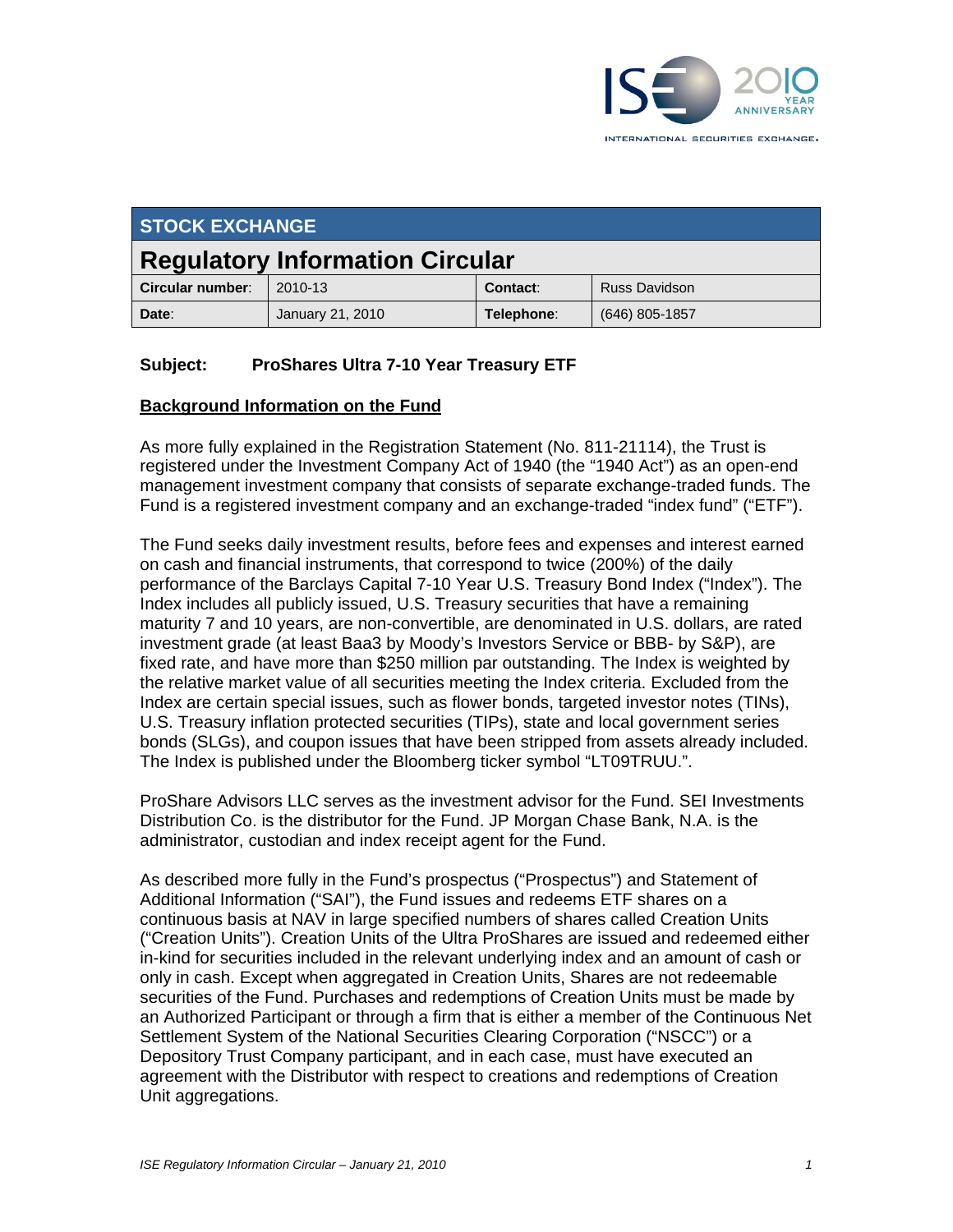

The Fund intends to declare and distribute to its shareholders at least annually virtually all of its net income (interest and dividends, less expenses), if any, as well as net capital gains, if any, realized from the sale of its holdings. Subject to board approval, some or all of any net capital gains distribution may be declared payable in either additional Shares of the respective Fund or in cash. If such a distribution is declared payable in that fashion, holders of Shares will receive additional Shares of the respective Fund unless they elect to receive cash. Dividends may be declared and paid more frequently to comply with the distribution requirements of the Internal Revenue Code or for other reasons.

The Depository Trust Company ("DTC") will serve as securities depository for the Shares, which may be held only in book-entry form; stock certificates will not be issued. DTC, or its nominee, is the record or registered owner of all outstanding Shares.

The NAV per Share of the Fund will be determined as of the close of trading (normally, 4:00 p.m. Eastern Time ("ET")) on each day that the Exchange is open for business (a "Business Day"). NAV will be available from the Distributor and is also available to National Securities Clearing Corporation ("NSCC") participants through data made available from NSCC.

The Trust's registration statement describes the various fees and expenses for the Fund's Shares. For a more complete description of the Fund and the underlying index, visit www.proshares.com.

### **Principal Risks**

Interested persons are referred to the Prospectus for a description of risks associated with an investment in the Shares. These risks include the risk that the Fund's return may not match the return of its index for a number of reasons including the incursion by the Fund of operating expenses and costs not applicable to its index. In addition, as noted in the Prospectus, the Shares may trade at market prices that may differ from their NAV. The NAV of the Shares will fluctuate with changes in the market value of the Fund's holdings. The market prices of the Shares will fluctuate in accordance with changes in NAV as well as the supply and demand for the Shares.

The Fund seeks investment results *for a single day only***,** not for longer periods. This means that the return of the Fund for a period longer than a single trading day will be the result of each day's returns compounded over the period, which will very likely differ from twice the return of the Barclays Capital 7-10 Year U.S. Treasury Bond Index (the "Index") for that period.. Investors should monitor their holdings consistent with their strategies, as frequently as daily. The Fund's prospectus describing correlation, leverage and other risks is available at www.proshares.com.

#### **Exchange Rules Applicable to Trading in the Shares**

The Shares are considered equity securities, thus rendering trading in the Shares subject to the Exchange's existing rules governing the trading of equity securities.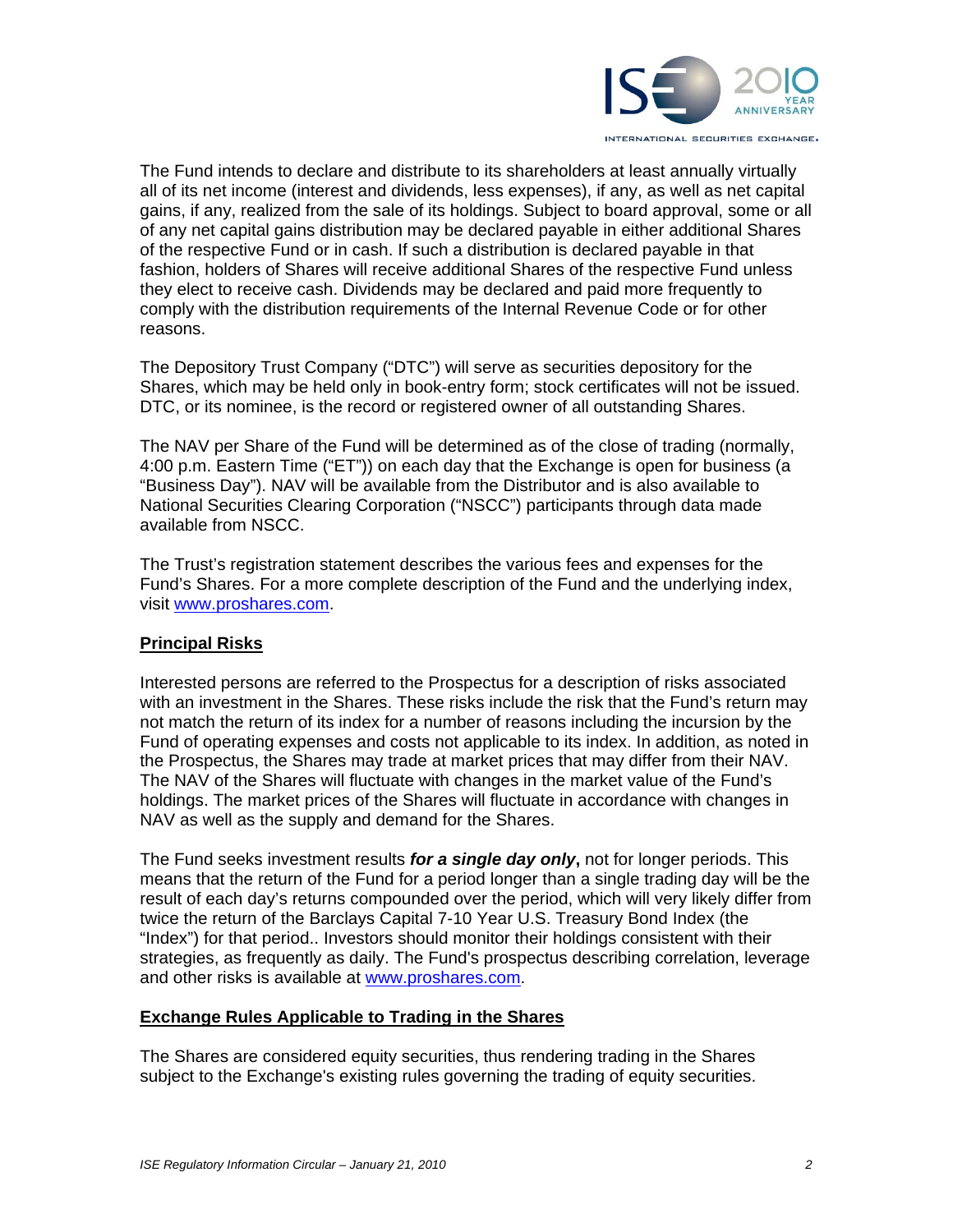

# **Trading Hours**

Trading in the Shares on ISE is on a UTP basis and is subject to ISE equity trading rules. The Shares will trade from 8:00 a.m. until 8:00 p.m. Eastern Time. Equity Electronic Access Members ("Equity EAMs") trading the Shares during the Extended Market Sessions are exposed to the risk of the lack of the calculation or dissemination of underlying index value or intraday indicative value ("IIV"). For certain derivative securities products, an updated underlying index value or IIV may not be calculated or publicly disseminated in the Extended Market hours. Since the underlying index value and IIV are not calculated or widely disseminated during Extended Market hours, an investor who is unable to calculate implied values for certain derivative securities products during Extended Market hours may be at a disadvantage to market professionals.

### **Trading Halts**

ISE will halt trading in the Shares in accordance with ISE Rule 2101(a)(2)(iii). The grounds for a halt under this Rule include a halt by the primary market because it stops trading the Shares and/or a halt because dissemination of the IIV or applicable currency spot price has ceased, or a halt for other regulatory reasons. In addition, ISE will stop trading the Shares if the primary market de-lists the Shares.

#### **Suitability**

Trading in the Shares on ISE will be subject to the provisions of ISE Rule 2123(l). Members recommending transactions in the Shares to customers should make a determination that the recommendation is suitable for the customer. In addition, members must possess sufficient information to satisfy the "know your customer" obligation that is embedded in ISE Rule 2123(l).

Equity EAMs also should review FINRA Notice to Members 03-71 for guidance on trading these products. The Notice reminds members of their obligations to: (1) conduct adequate due diligence to understand the features of the product; (2) perform a reasonable-basis suitability analysis; (3) perform customer-specific suitability analysis in connection with any recommended transactions; (4) provide a balanced disclosure of both the risks and rewards associated with the particular product, especially when selling to retail investors; (5) implement appropriate internal controls; and (6) train registered persons regarding the features, risk and suitability of these products.

#### **Delivery of a Prospectus**

Pursuant to federal securities laws, investors purchasing Shares must receive a prospectus prior to or concurrently with the confirmation of a transaction. Investors purchasing Shares directly from the Fund (by delivery of the Deposit Amount) must also receive a prospectus.

Prospectuses may be obtained through the Distributor or on the Fund's website. The Prospectus does not contain all of the information set forth in the registration statement (including the exhibits to the registration statement), parts of which have been omitted in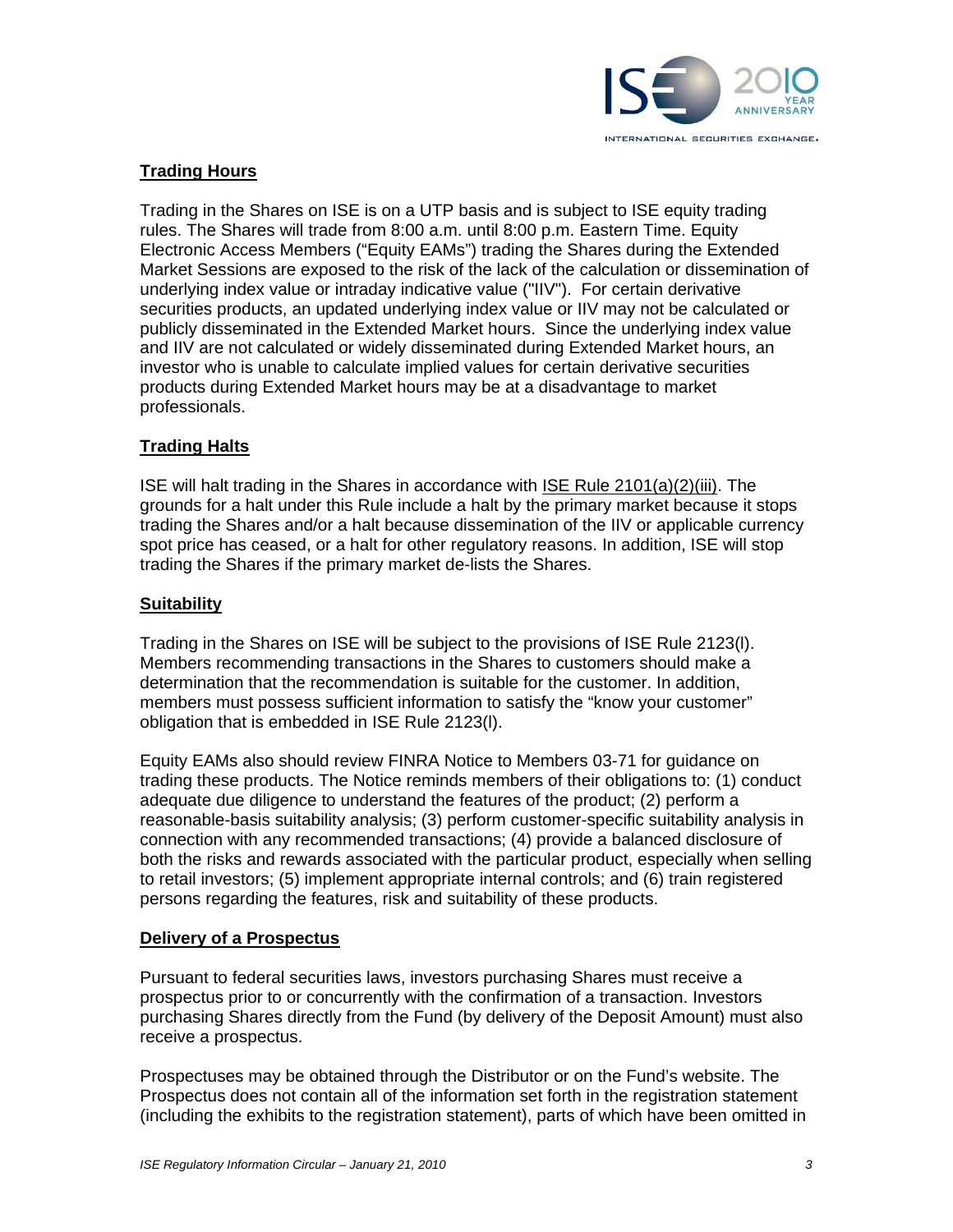

accordance with the rules and regulations of the SEC. For further information about the Fund, please refer to the Trust's registration statement.

#### **Exemptive, Interpretive and No-Action Relief Under Federal Securities Regulations**

The Commission has issued letter dated January 24, 2007 (the "No-Action Letter") granting exemptive, interpretive and no-action relief from certain provisions of and rules under the Securities Exchange Act of 1934 for the ProShares Trust.

### **Regulation M Exemptions**

Generally, Rules 101 and 102 of Regulation M prohibit any "distribution participant" and its "affiliated purchasers" from bidding for, purchasing, or attempting to induce any person to bid for or purchase any security which is the subject of a distribution until after the applicable restricted period, except as specifically permitted in Regulation M. The provisions of the Rules apply to underwriters, prospective underwriters, brokers, dealers, and other persons who have agreed to participate or are participating in a distribution of securities.

The Commission issued a No-Action Letter by which persons participating in a distribution of shares of a fund may engage in secondary market transactions in such shares during their participation in such a distribution, despite the requirements of from Rule 101 under Regulation M. In addition, the SEC has permitted persons who may be deemed to be participating in the distribution of shares of a fund (i) to purchase securities for the purpose of purchasing creation unit aggregations of fund shares and (ii) to tender securities for redemption in Creation Unit Aggregations. Further, the Commission has clarified that the tender of fund shares to the Fund for redemption does not constitute a bid for or purchase of any of the Funds' securities during the restricted period of Rule 101. The Commission has issued a No-Action Letter to paragraph (e) of Rule 102 under Regulation M which allow the redemption of fund shares in creation unit aggregations during the continuous offering of shares.

## **Customer Confirmations for Creation or Redemption of Fund Shares (SEC Rule 10b-10)**

Broker–dealers who handle purchases or redemptions of Fund shares in Creation Units for customers will be permitted to provide such customers with a statement of the number of Creation Unit Aggregations created or redeemed without providing a statement of the identity, number and price of shares of the individual securities tendered to the Fund for purposes of purchasing creation unit aggregations ("Deposit Securities") or the identity, number and price of shares to be delivered by the Trust to the redeeming holder ("Redemption Securities"). The composition of the securities required to be tendered to the Fund for creation purposes and of the securities to be delivered on redemption will be disseminated each business day and will be applicable to requests for creations or redemption, as the case may be, on that day. This exemptive relief under Rule 10b-10 with respect to creations and redemptions is subject to the following conditions:

1) Confirmations to customers engaging in creations or redemptions must state that all information required by Rule 10b-10 will be provided upon request;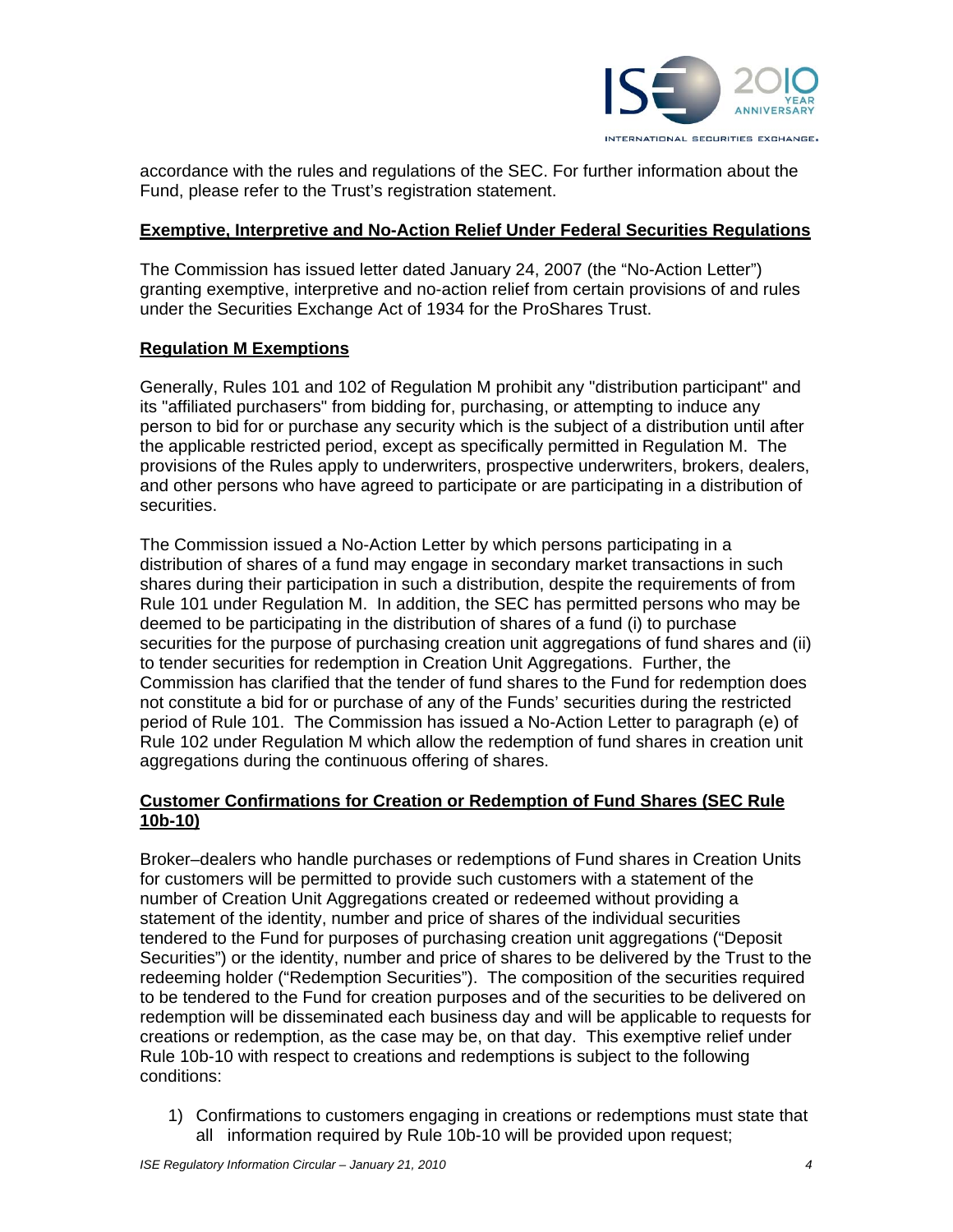

- 2) Any such request by a customer for information required by Rule 10b-10 will be filed in a timely manner, in accordance with Rule 10b-10(c);
- 3) Except for the identity, number and price of shares of the component securities of the Deposit Securities and Redemption Securities, as described above, confirmations to customers must disclose all other information required by Rule 10b-10(a).

### **SEC Rule 14e-5**

The Commission has permitted any person acting as a dealer-manager of a tender offer for a component security of fund (1) to redeem fund shares in creation unit aggregations from the issuer that may include a security subject to such tender offer and (2) to purchase fund shares during such tender offer. In addition, a No-Action has been issued under Rule 14e-5 states that if a broker-dealer acting as a dealer-manager of a tender offer for a security of the Fund purchases or arranges to purchase such securities in the secondary market for the purpose of tendering such securities to purchase one or more creation unit aggregations of shares, it must be made in conformance with the following:

- i. such bids or purchases are effected in the ordinary course of business, in connection with a basket of 20 or more securities in which any security that is the subject of a distribution, or any reference security, does not comprise more than 5% of the value of the basket purchased; or
- ii. purchases are effected as adjustments to such basket in the ordinary course of business as a result of a change in the composition of the underlying index; and
- iii. such bids or purchases are not affected for the purpose of facilitating such tender offer.

#### **Section 11(d)(1); SEC Rules 11d1-1 and 11d1-2**

Section 11(d)(1) of the Act generally prohibits a person who is both a broker and a dealer from effecting any transaction in which the broker-dealer extends credit to a customer on any security which was part of a new issue in the distribution of which he participated as a member of a selling syndicate or group within thirty days prior to such transaction. The Commission has clarified that Section 11(d)(1) does not apply to broker-dealers that are not authorized participants (and, therefore, do not create creation unit aggregations) that engage in both proprietary and customer transactions in shares of a fund in the secondary market, and for broker-dealer authorized participants that engage in creations of creation unit aggregations. This relief is subject to specific conditions, including the condition that such broker-dealer (whether or not an authorized participant) does not, directly or indirectly, receive from the fund complex any payment, compensation or other economic incentive to promote or sell the shares of a fund to persons outside the fund complex, other than non-cash compensation permitted under NASD Rule 2830 (I)(5)(A), (B) or (C). See letter dated November 22, 2005 from Brian A Bussey, Assistant Chief Counsel, SEC Division of Market Regulation, to Barclays Global Investors, N.A., dated November 22, 2005. The Commission has issued a No-Action Letter under Section 11(d)(1) of the Act states that broker-dealers may treat shares of a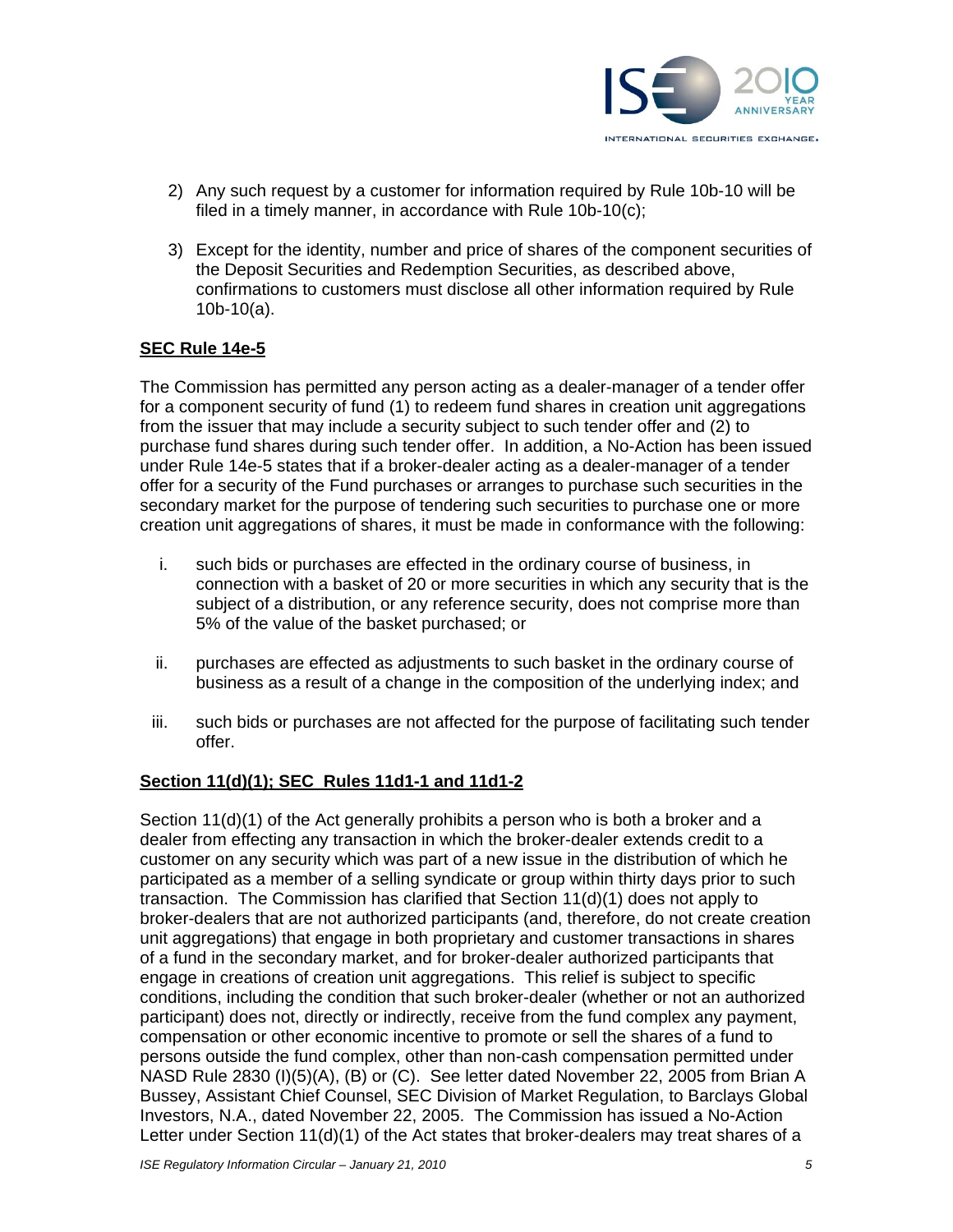

fund, for purposes of Rule 11d1-2, as "securities issued by a registered open-end investment company as defined in the Investment Company Act" and thereby extend credit or maintain or arrange for the extension or maintenance of credit on shares that have been owned by the persons to whom credit is provided for more than 30 days, in reliance on the exemption contained in the rule.

#### **SEC Rule 15c1-5 and 15c1-6**

The Commission has issued a No-Action letter with respect to Rule 15c1-5 and Rule 15c1-6 as to the required disclosure of control by a broker or dealer with respect to creations and redemptions of fund shares and secondary market transactions therein.

**This Regulatory Information Circular is not a statutory Prospectus. Equity EAMs should consult the Trust's Registration Statement, SAI, Prospectus and the Fund's website for relevant information.**